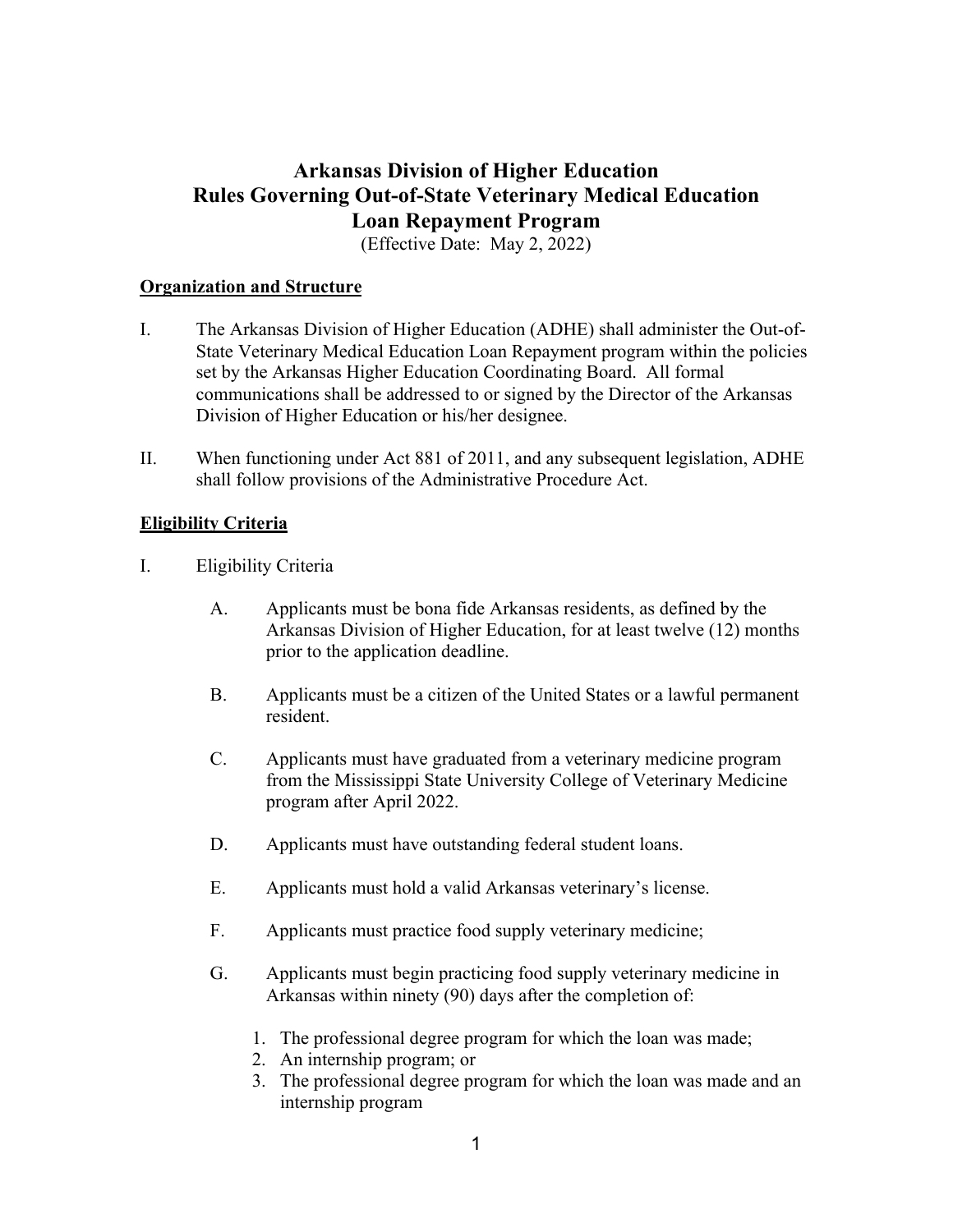- H. Applicants must have graduated from an Arkansas public, private, or home school or, GED program.
- II. Continued Eligibility

Recipients shall notify ADHE annually with documentation that proves his/her continuation to meet the eligibility criteria set forth above. A recipient may receive an annual award for a maximum of five (5) consecutive years. However, if a recipient fails to practice the minimum amount of food supply veterinary medicine for even one (1) year out of the five (5) consecutive year period, he/she will not receive loan repayment.

## **Selection Process**

I. Application

Students must submit an application for the Out-of-State Veterinary Medical Education Loan Program to the Arkansas Division of Higher Education. The application is available online at the scholarship website.

II. Submission of Application and Application Deadline

The application deadline shall be July 1 of the calendar year in which a student graduates and begins practicing food supply veterinary medicine in Arkansas. At its discretion, the ADHE may extend the deadline, provided sufficient notice is provided to the public. The student is responsible for submitting the application and all supporting documentation in a timely manner.

- III. Upon receipt by ADHE, applications are reviewed to ensure that all pertinent data is included. Each applicant will receive confirmation of the receipt and completeness of the application. For those whose application is either incomplete or ineligible, a notification will be made identifying the reason for incompleteness or ineligibility. The applicant will then have the opportunity to provide the missing information or correct any inaccurate information. Before an applicant can be considered for an award, the corrected/missing information must be received by the ADHE by the deadline indicated in the Incomplete/Ineligible Notice.
- IV. Selection and Notification of Recipients
	- A. The ADHE shall review applicants and select recipients based on the eligibility criteria for the Out-of-State Veterinary Medical Education Loan Repayment program.
	- B. Selected recipients will receive award notices stating their eligibility for the program and the conditions of their award.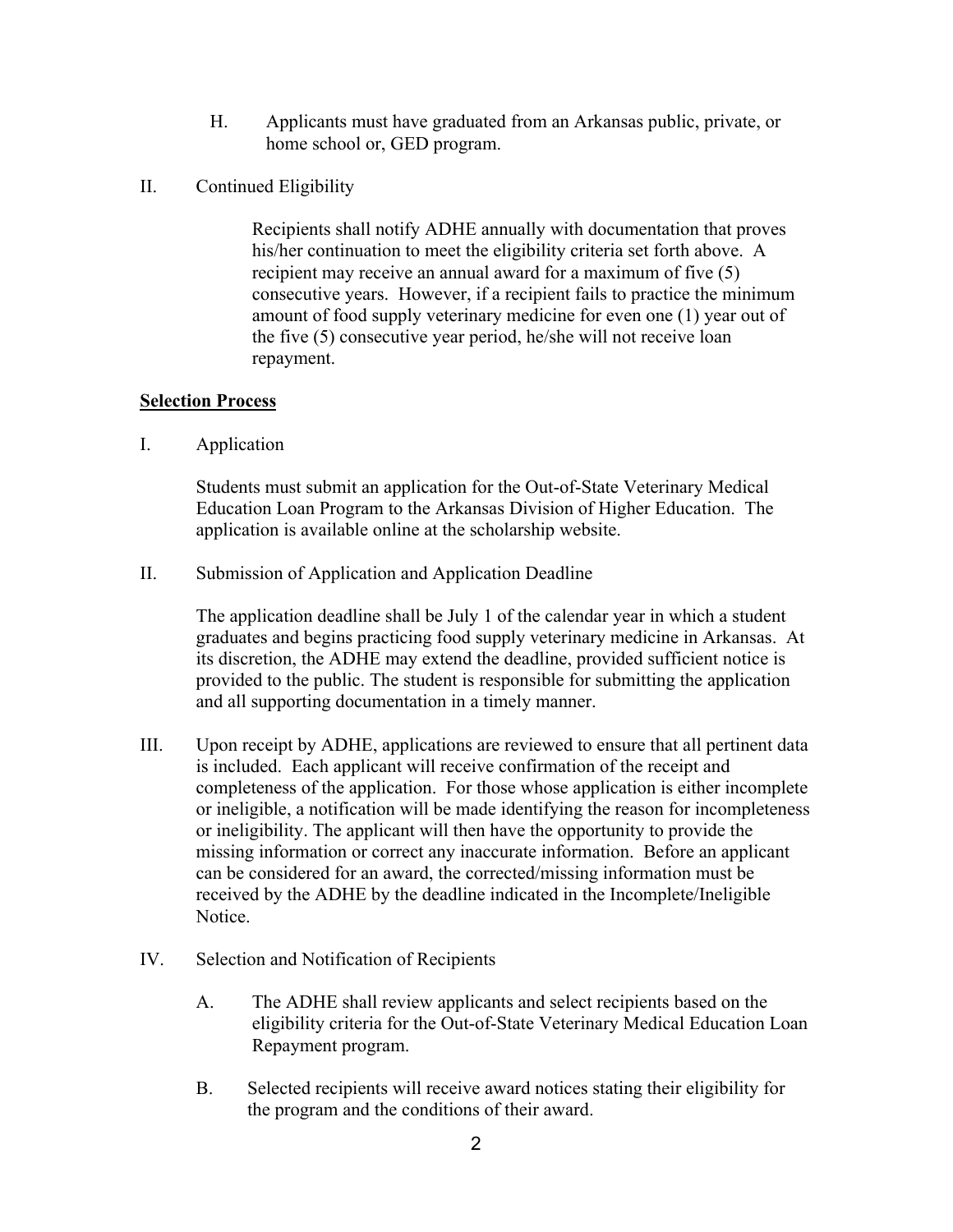- C. Awards will be provided based on available funding.
- D. Awards will be made on a first-come, first-serve basis.
- V. Disbursement of Award

The award will be disbursed in one (1) disbursement to the federal student loan holder indicated by the applicant. If the award amount is larger than the outstanding loan balance, the award amount will be reduced to the amount of the loan balance.

## **Limitations of Loan Repayment**

- I. The Out-of-State Veterinary Medical Education Loan Repayment program shall be used to provide:
	- A. A loan repayment for federal student loans in the amount not to exceed the amount of tuition assistance provided under the Southern Regional Education Compact program per year for each year a licensed veterinarian, who graduated from Mississippi State University College of Veterinary Medicine program after April 2022, practices food supply veterinary medicine in Arkansas. Total term of federal student loan repayment shall not exceed five consecutive years.
	- B. If a recipient fails to satisfy the obligation to engage in the practice of food supply veterinary medicine for one (1) year in a five (5) consecutive year period, then he/she shall not receive the loan repayment amount.

#### **Recipient's Responsibility**

I. Recipient's Responsibility

It is the recipient's responsibility to notify the Arkansas Division of Higher Education of any change in status within 21 days. This will include:

Change in name;

Change in residence;

Failure to notify the Arkansas Division of Higher Education of a change in status will affect future eligibility or collection status.

## **Deferment of Practice**

A. The obligation to engage in the practice of food supply veterinary medicine for a five (5) consecutive year period shall be postponed during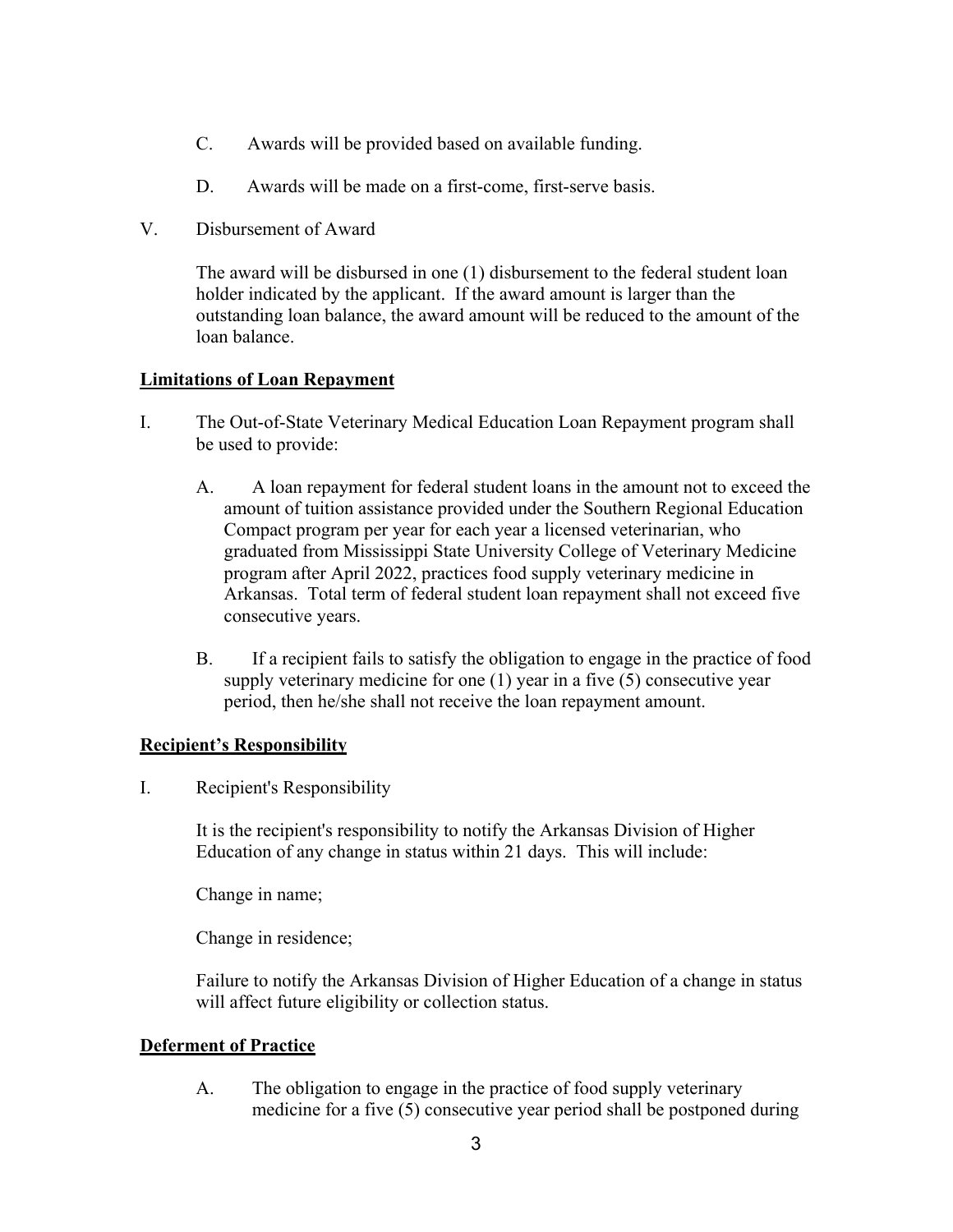any:

- 1. Period of temporary medical disability if the recipient is unable to practice veterinary medicine;
- 2. Period of military service under A.C.A. § 6-61-112; or
- 3. Other period of postponement agreed to by the ADHE.
- B. To qualify for a deferment, a recipient must notify ADHE of their claim for the deferment and provide supporting documentation on a Request for Deferment form that will be supplied by ADHE upon request. The Request for Deferment form must be completed and returned to ADHE by the recipient. The recipient will be notified within ten (10) days of approval or disapproval of any application for a deferment.

#### **Program Definitions**

The following definitions are used in the Out-of-State Veterinary Medical Education Loan Repayment Program:

Arkansas Resident To be considered an Arkansas resident by ADHE, an applicant must be an Arkansas resident for twelve (12) months prior to the application deadline for the financial aid program. Further, the recipient may be asked to provide evidence of a permanent connection with the State of Arkansas. ADHE will look to one or more of the following to determine residency in those cases:

- (A) Valid Arkansas Driver's License;
- (B) Proof of payment for Arkansas personal and/or real taxes for previous year;
- (C) Proof of Arkansas vehicle registration;
- (D) Proof of Arkansas voter registration; and
- (E) Other forms of proof of Arkansas residency.

Award Year The award year begins on July 1 of one calendar year, and extends to June 30 of the next calendar year.